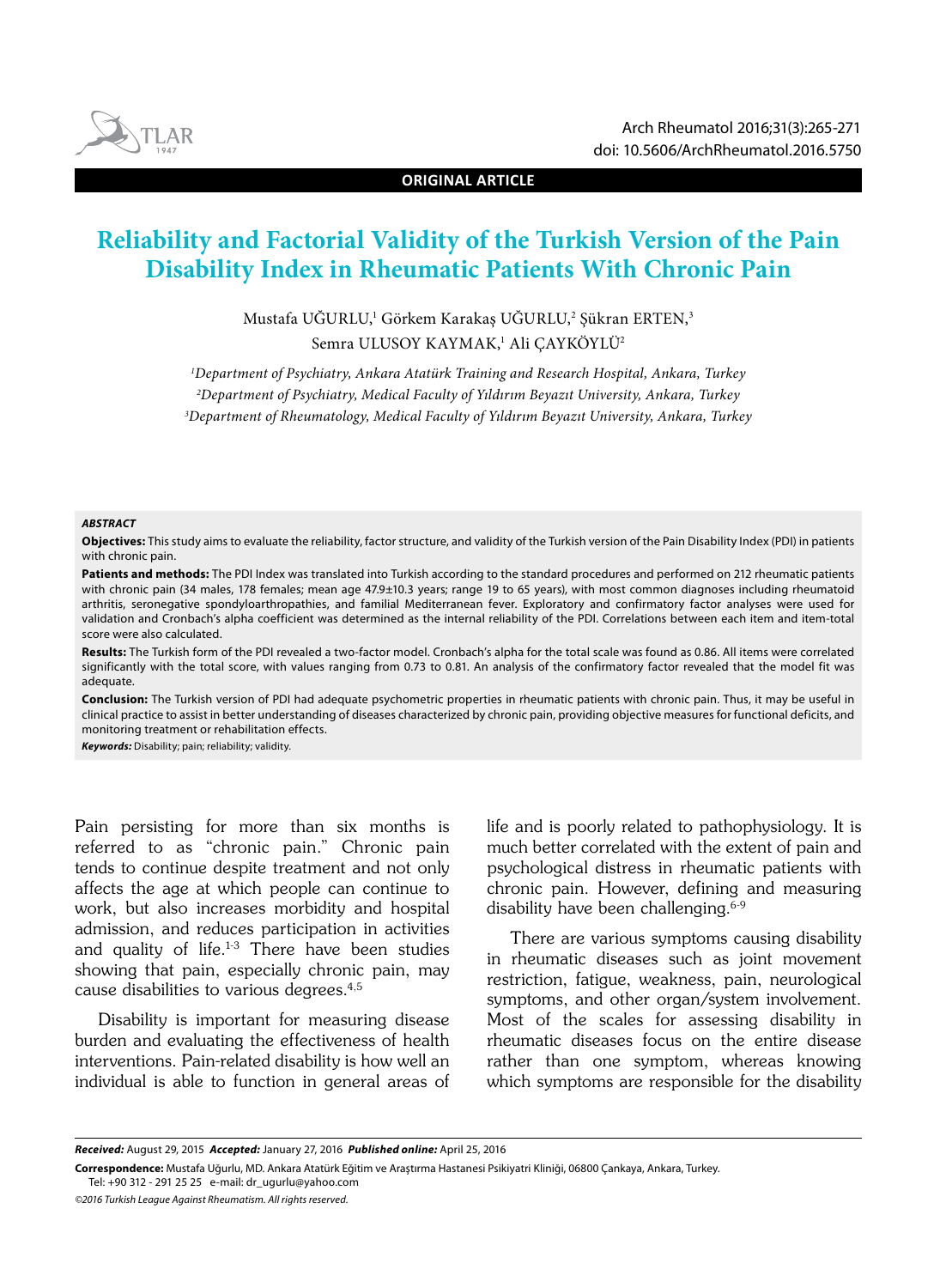is important for clinical management. In Turkey, there are many scales assessing disability and quality of life; however, there is no adequate instrument for measuring pain-related disability in rheumatic diseases. The Pain Disability Index (PDI) is a simple and rapid instrument for measuring the impact the pain has on the ability of a person to participate in basic life activities.10 Therefore, in this study, we aimed to evaluate the reliability, factor structure, and validity of the Turkish version of the PDI in patients with chronic pain.

### PATIENTS AND METHODS

The study included 212 patients (34 males, 178 females; mean age  $47.9 \pm 10.3$  years; range 19 to 65 years) with rheumatologic diseases and chronic pain symptoms. $11$  The inclusion criteria were as follows; 18 to 65 years of age, outpatient follow-up for at least one year in rheumatology clinic, and pain continuing for the past six months comprising at least three of the following properties; (i) affecting one or more joints or body region, (ii) worsening with motion or touch, (iii) symptomatically improving after mild exercise, but worsening after heavy exercise, (iv) symptomatically worsening in response to climatic factors such as air pressure and humidity,  $(v)$  symptomatically improving in response to warming of the affected regions, and (vi) well-localization. The exclusion criteria were as follows; other medical conditions that might cause chronic pain, patients with severe diseases requiring care or with severe mental illnesses. The study protocol was approved by the Yildirim Beyazit University Ethics Committee. A written informed consent was obtained from each patient. The study was conducted in accordance with the principles of the Declaration of Helsinki.

Developed by Raymond C. Tait, the PDI is a selfreporting questionnaire that measures the degree to which pain presently interferes with living in the following seven areas; family and/or home responsibilities, leisure activity, social activity, occupation, sexual behavior, self-care, and lifesupport activities. To complete the PDI, the respondent uses an 11-point scale ranging from 0 (no disability) to 10 (total disability). A total score is obtained by summing the responses to the seven items.10

The PDI was translated from its original English version into Turkish according to a standardized procedure described previously.12,13 In the first step, PDI was translated into Turkish and this translations were combined into final version by two native Turkish speakers. In second step, final Turkish version of the questionnaire was translated back into English by other researchers. In third step, all of the researchers of the study evaluated the entire Turkish PDI version and approved the pre-final version. Ten patients with a rheumatologic disease performed the pre-final version and all of them were asked if they were able to understand and interpret the questions clearly and correctly. Their answers were discussed among the study researchers and the Turkish version was finalized (see the appendix in page 271).

Pain was the main factor causing disability in our study. The symptoms other than pain in rheumatic diseases were not considered on the PDI. Questions of PDI evaluate the disability caused by pain. Therefore, we included rheumatic patients with chronic pain instead of just one rheumatic disease. Also, we created the study sample taking into account the epidemiology of rheumatic diseases such as sex and prevalence.

Patients were given written instructions to respond to the PDI, a visual analog scale (VAS) for pain severity, and the Brief Disability Questionnaire (BDQ). Patients also answered questions that screened for sociodemographic characteristics, current medical and/or psychiatric problems, total duration of chronic pain, and analgesic use.

The VAS was used to measure pain severity. VAS is a common instrument used worldwide with tested validity and reliability.<sup>14</sup> Patients with chronic pain were instructed to make an assessment by considering their ongoing pain over the last week.

The BDQ was developed based on the disability-related questions of the General Health Survey Short Form in order to evaluate physical and social disability.15 The Turkish reliability and validity of the BDQ were also performed.16

#### Statistical analysis

The sampling adequacy was determined using tests including Kaiser-Meyer-Olkin and Barlett's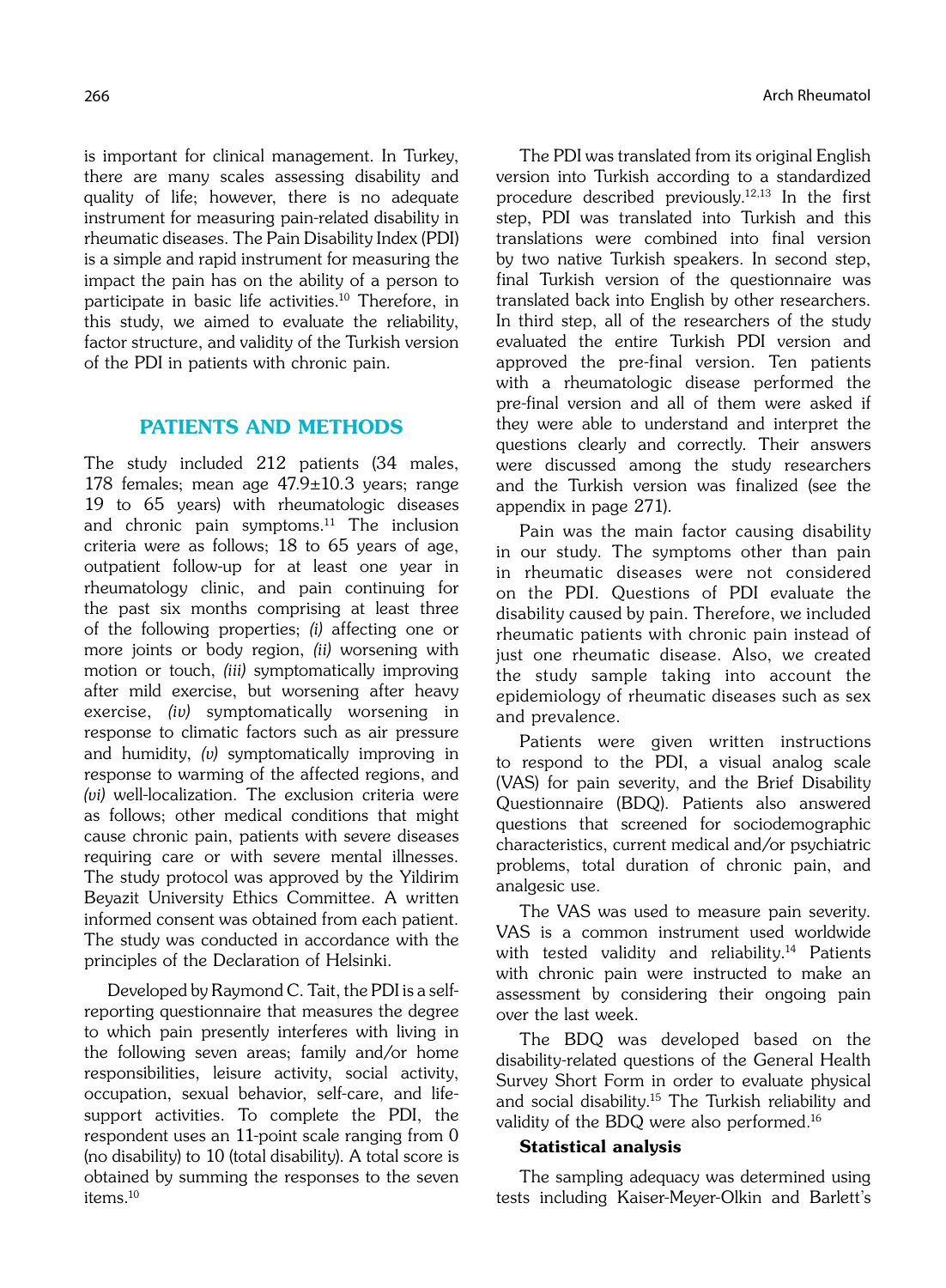test of sphericity. An exploratory factor analysis (principal component analysis with varimax rotation, and the number of factor was determined according to an eigenvalue >1 and/or to explain more than 10% of the total variance) and a confirmatory factor analysis (maximum likelihood estimation) were performed for the PDI. The goodness-of-fit was evaluated using four criteria; the goodness-of-fit index, comparative fit index, the root-mean-square error of approximation, and the ratio of the chi-squared value to its degrees of freedom  $(y^2/df)$ . To determine the convergent validity of the PDI, the relations between the VAS and the BDQ were examined using the Pearson correlation technique. Cronbach's alpha coefficient, test-retest and the split-half method were also used for testing the reliability of the entire PDI scale. Floor and ceiling effects were examined by considering the number of individuals that obtained the lowest (0) or highest (70) scores possible and were assumed to be present if more than 15% of the participants achieved the highest or lowest score.17

| <b>Table 1.</b> Sociodemographic and clinical characteristics<br>of study sample $(n=212)$ |                |               |                 |  |  |  |  |
|--------------------------------------------------------------------------------------------|----------------|---------------|-----------------|--|--|--|--|
|                                                                                            | n              | $\frac{0}{0}$ | $Mean \pm SD$   |  |  |  |  |
| Age (years)                                                                                |                |               | $47.9 \pm 10.3$ |  |  |  |  |
| <b>Sex</b>                                                                                 |                |               |                 |  |  |  |  |
| Male                                                                                       | 34             |               |                 |  |  |  |  |
| Female                                                                                     | 178            |               |                 |  |  |  |  |
| Marital status                                                                             |                |               |                 |  |  |  |  |
| Married                                                                                    | 194            |               |                 |  |  |  |  |
| Single                                                                                     | 12             |               |                 |  |  |  |  |
| Divorced                                                                                   | 6              |               |                 |  |  |  |  |
| Education                                                                                  |                |               |                 |  |  |  |  |
| Primary school                                                                             | 145            |               |                 |  |  |  |  |
| High school                                                                                | 46             |               |                 |  |  |  |  |
| University                                                                                 | 21             |               |                 |  |  |  |  |
| Diagnosis                                                                                  |                |               |                 |  |  |  |  |
| <b>RA</b>                                                                                  | 85             | 40.1          |                 |  |  |  |  |
| AS                                                                                         | 24             | 11.3          |                 |  |  |  |  |
| Other SSpA                                                                                 | 41             | 19.3          |                 |  |  |  |  |
| pSS                                                                                        | 14             | 6.6           |                 |  |  |  |  |
| <b>CTD</b>                                                                                 | 13             | 6.1           |                 |  |  |  |  |
| <b>FMF</b>                                                                                 | 11             | 5.2           |                 |  |  |  |  |
| <b>SLE</b>                                                                                 | $\overline{4}$ | 1.9           |                 |  |  |  |  |
| Others                                                                                     | 17             | 8.0           |                 |  |  |  |  |
| Duration of disease                                                                        |                |               | $8.8 + 7.0$     |  |  |  |  |
| VAS                                                                                        |                |               | $60.4 \pm 23.0$ |  |  |  |  |
| BDQ-T                                                                                      |                |               | $11.7 + 4.8$    |  |  |  |  |
| PDI-T                                                                                      |                |               | $29.5 \pm 16.3$ |  |  |  |  |

SD: Standard deviation; RA: Rheumatoid arthritis; AS: Ankylosing spondylitis; SSpA: Seronegative spondyloarthropathies; pSS: Primary Sjögren's syndrome; CTD: Connective tissue disease; FMF: Familial Mediterranean fever; SLE: Systemic lupus erythematosus; VAS: Visual analog scale; BDQ-T: Brief Disability Questionnaire total score; PDI-T: Pain disability index total score.

#### RESULTS

Demographic and clinical characteristics of the participants are shown in Table 1. The most common diagnoses were rheumatoid arthritis (41.9%) and seronegative spondyloarthropathies (30.6). Ceiling and floor effects were not detected (Table 1, Figure 1).

Cronbach's alpha was used for internal consistency analysis of the PDI and determined to be r=0.86 for the entire test. For the two factors, Cronbach's alpha values were 0.82 (discretionary activity) and 0.80 (obligatory activity). None of the Cronbach's alpha values improved when any item was deleted. The split-half reliability of the scale (Spearman-Brown correction) was 0.78. The testretest method was used to determine the reliability of the scale, and the PDI was repeated for this purpose about one month after the first test on 30 randomized patients from among the original sample of participants. There were no significant differences in sex ratio, education level, mean age, and BDQ and VAS total scores between the random subgroup and the study sample. We found that the test-retest Pearson correlation coefficient of the scale's total score was  $0.75$  ( $p<0.001$ ) and bootstrapped 95% confidence interval of 0.511-0.878). The inter-item and item total and subscale correlations are listed in Table 2.

The Barlett's test of sphericity indicated that the PDI items were interdependent: Chi-square (21)=681.2, p<0.001. The Kaiser-Meyer-Olkin measure of sample adequacy was 0.862. Exploratory factor analysis provided a two-factor



Figure 1. Floor and ceiling effect. Categorical version of pain disability index scores.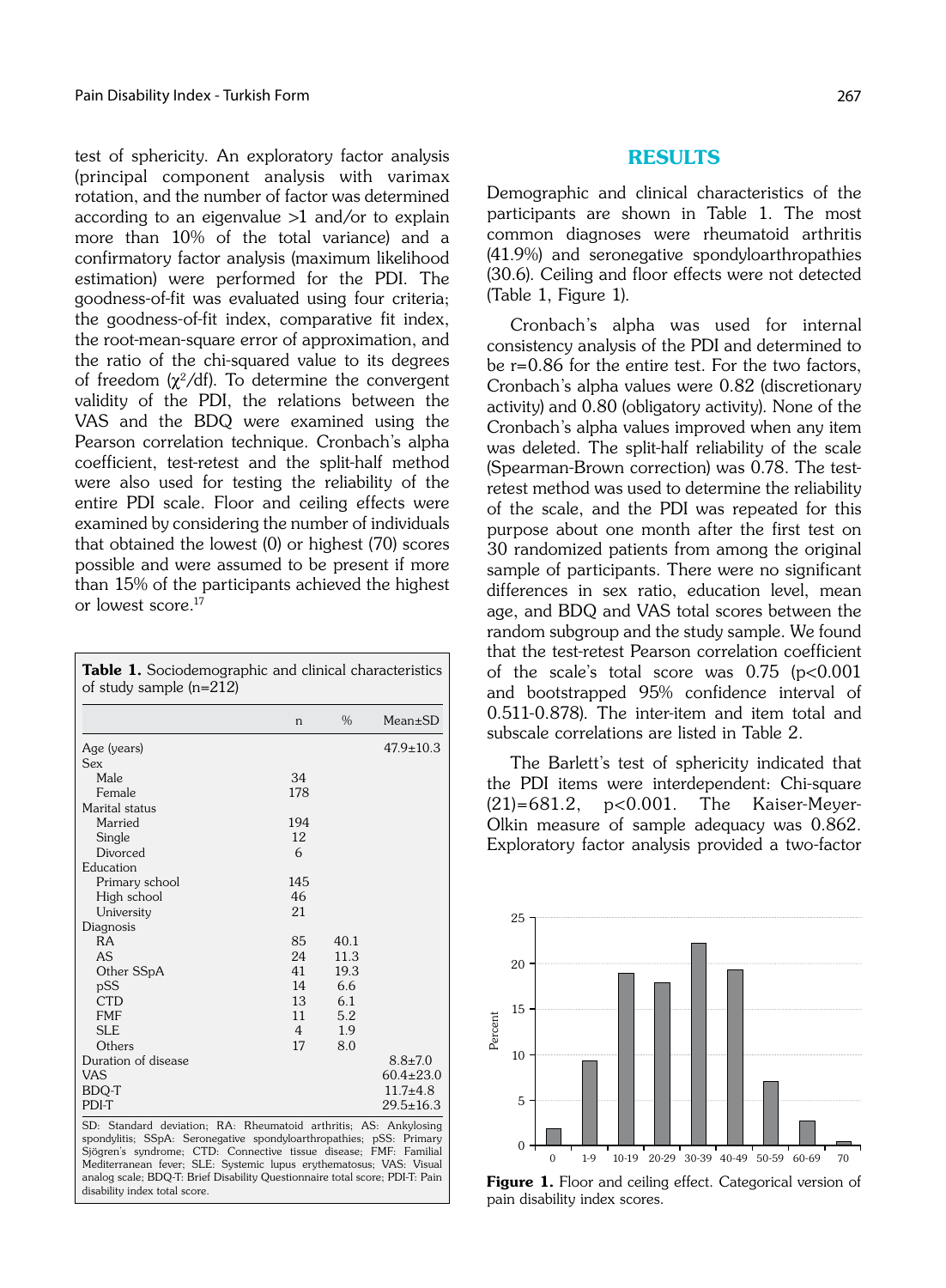

Figure 2. Confirmatory factor analysis for pain disability index and standard regression weight. PDI: Pain disability index; DA: Discretionary activity; OA: Obligatory activity.

model. The first factor accounted for 57.4% of the total variance and the second factor accounted for 12.3% of the total variance. The two-factor model accounted for 69.8% of the total variance. Factor 1 (discretionary activities) consisted of items 1, 2, 3 and 4; while factor 2 (obligatory activities) consisted of items 5, 6 and 7. Confirmatory factor analysis was used and the results were as follows; goodness-of-fit index=0.972, comparative fit index=0.985,  $\chi^2$ /df=1.79, and root-mean-square error of approximation=0.061 (Figure 2).

Convergent validity was assessed as a result of an examination of the relationships among PDI, VAS, and BDQ total scores using correlation analysis. According to this analysis, there was a significant correlation between PDI and VAS  $(r=0.539$  and  $p<0.001$  and PDI and BDQ  $(r=0.309$  and  $p<0.001$ ) (Table 2). Summary of our results with the other adaptation studies are shown in Table 3.

#### **DISCUSSION**

It is important to properly assess the level of disability according to the factors causing the disability. Therefore, in this study, the psychometric properties of the Turkish version of the PDI that measures the level of pain related disability were examined in patients with chronic pain. Our study revealed a successful translation of the PDI into Turkish. The translation was shown to have good reliability (Cronbach's alpha=0.86, test-retest correlation=0.75). In the original scale development study, Tait et al.18 found the internal consistency of the scale to be  $r=0.86$ . The test-retest reliability ( $r=0.91$ ) within a week of the PDI administration was studied by Gronblad et al.19 In various studies, Cronbach's alpha of the PDI was found to be between 0.79 and 0.89.10,19-23

In our study, factor analysis yielded a two-factor solution that accounted for 69.8% of the total variance. The first factor explained 57.4% of the total variance, while the second factor explained 12.3% of the total variance. These results are similar to those of Tait et al.<sup>18</sup> According to the confirmatory factor analysis, the two-factor model fit was sufficient. Although concerns about

|                                   | PDI total | DA    | <b>OA</b> | PDI <sub>1</sub> | PDI <sub>2</sub> | PDI <sub>3</sub> | PDI <sub>4</sub> | PDI <sub>5</sub> | PDI <sub>6</sub><br>r |
|-----------------------------------|-----------|-------|-----------|------------------|------------------|------------------|------------------|------------------|-----------------------|
|                                   |           |       |           |                  |                  |                  |                  |                  |                       |
| Brief Disability Questionnaire    | 0.309     |       |           |                  |                  |                  |                  |                  |                       |
| Visual analog scale               | 0.539     |       |           |                  |                  |                  |                  |                  |                       |
| Discretionary activity (factor 1) | 0.933     |       |           |                  |                  |                  |                  |                  |                       |
| Obligatory activity (factor 2)    | 0.873     | 0.638 |           |                  |                  |                  |                  |                  |                       |
| Pain Disability Index             |           |       |           |                  |                  |                  |                  |                  |                       |
|                                   | 0.740     | 0.787 | 0.515     |                  |                  |                  |                  |                  |                       |
| $\overline{2}$                    | 0.775     | 0.819 | 0.547     | 0.577            |                  |                  |                  |                  |                       |
| 3                                 | 0.752     | 0.802 | 0.522     | 0.453            | 0.545            |                  |                  |                  |                       |
| 4                                 | 0.739     | 0.815 | 0.474     | 0.529            | 0.504            | 0.588            |                  |                  |                       |
| 5                                 | 0.745     | 0.525 | 0.878     | 0.422            | 0.427            | 0.447            | 0.399            |                  |                       |
| 6                                 | 0.816     | 0.644 | 0.871     | 0.541            | 0.528            | 0.549            | 0.461            | 0.711            |                       |
| 7                                 | 0.730     | 0.523 | 0.852     | 0.411            | 0.487            | 0.394            | 0.391            | 0.546            | 0.640                 |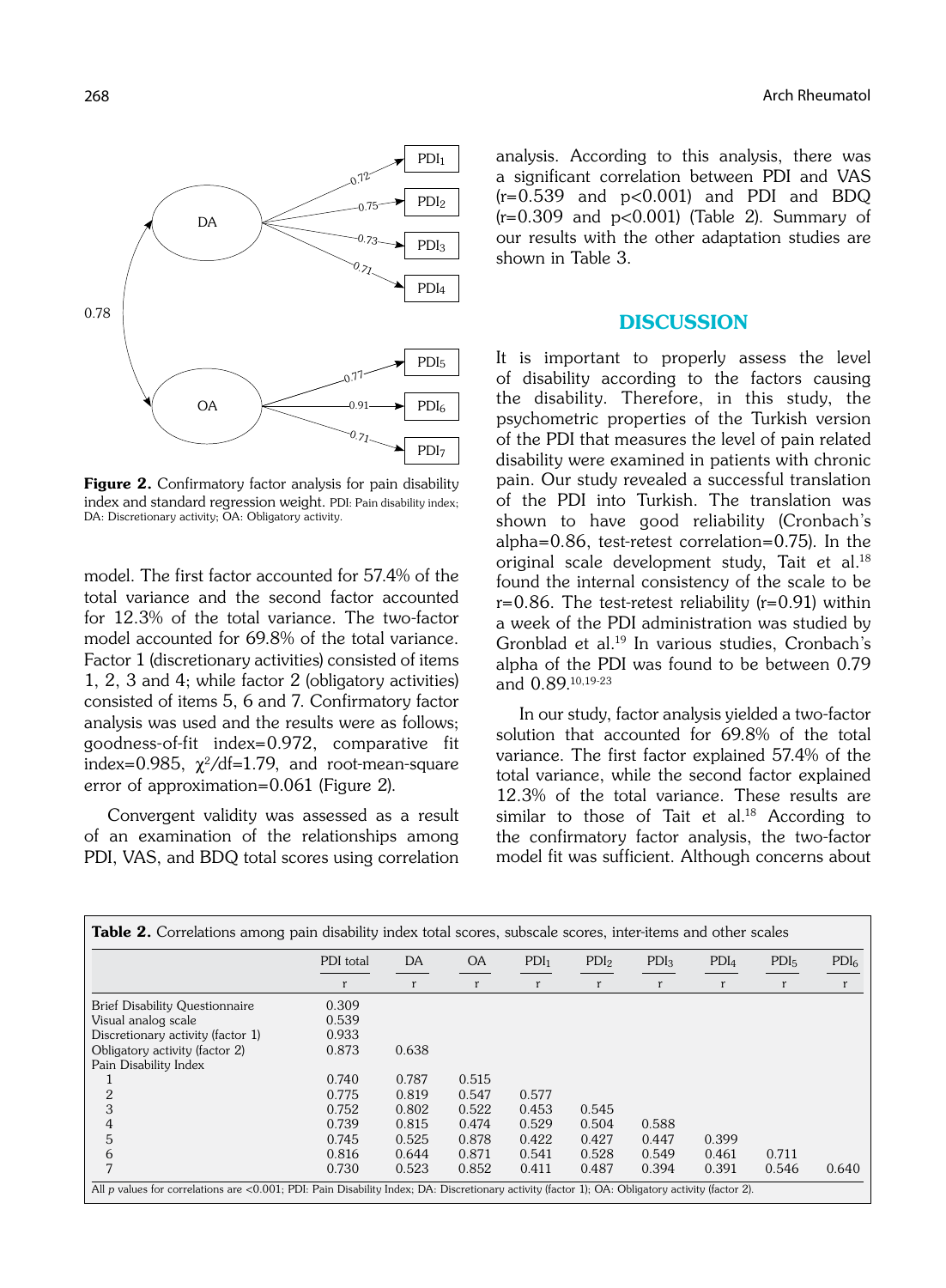| Language<br>(references) | Country<br>(date)                       | Sample                                    | $\mathsf{n}$ | PDI total/subscale<br>$Mean \pm SD$                                                                                                                                                | $\alpha^*/\text{ICC}$      | Factor structure                                 |  |
|--------------------------|-----------------------------------------|-------------------------------------------|--------------|------------------------------------------------------------------------------------------------------------------------------------------------------------------------------------|----------------------------|--------------------------------------------------|--|
| Turkish*                 | Turkey<br>Patients with<br>chronic pain |                                           | 212          | $29.5 \pm 16.3$                                                                                                                                                                    | 0.86                       | Two-factor                                       |  |
| Turkish <sup>[23]</sup>  | Turkey<br>(2005)                        | Patients with<br>chronic low<br>back pain | 83           | $20.3 \pm 12.9$                                                                                                                                                                    | 0.84                       |                                                  |  |
| Persian <sup>[18]</sup>  | Iran<br>(2010)                          | Patients with<br>low back pain            | 304          | Female= $26.1 \pm 15.5$<br>Male= $22.4 \pm 13.2$                                                                                                                                   | 0.86                       |                                                  |  |
| Malay <sup>[24]</sup>    | Malaysia<br>(2010)                      | Patients with<br>chronic pain             |              | Item $1 = 5.6 \pm 1.2$<br>Item $2 = 5.6 \pm 1.5$<br>Item $3 = 4.6 \pm 1.2$<br>Item $4 = 5.8 \pm 1.2$<br>Item $5 = 3.9 \pm 1.2$<br>Item $6 = 5.3 \pm 1.4$<br>Item $7 = 4.9 \pm 1.7$ | 0.79                       | One factor                                       |  |
| French <sup>[20]</sup>   | Canada<br>(2008)                        | Musculoskeletal<br>condition (back/neck)  | 176          | Female= $36.1 \pm 14.7$<br>Male= $34.3 \pm 12.8$<br>Total $PDI = 35.7$                                                                                                             | 0.83                       | Two-factor                                       |  |
| Finnish <sup>[17]</sup>  | Finland<br>(1993)                       | Patients with chronic<br>low back pain    | 94           |                                                                                                                                                                                    | 0.91                       | Two-factor                                       |  |
| English <sup>[10]</sup>  | U.S.A<br>(1990)                         | Patients with<br>chronic pain             | 444          | Low disability= $34.5\pm9.3$<br>High disability= $55.9 \pm 5.7$                                                                                                                    | 0.86                       | Analysis 1: one factor<br>Analysis 2: Two-factor |  |
| Dutch <sup>[21]</sup>    | Netherlands<br>(2013)                   | Acute back pain                           | 178          | $38.0 \pm 15.9$                                                                                                                                                                    | 0.89                       | One-factor structure                             |  |
| Dutch <sup>[21]</sup>    | Netherlands<br>(2013)                   | Chronic low<br>back pain                  | 425          | $36.5 \pm 13.8$                                                                                                                                                                    | 0.85                       | One-factor structure                             |  |
| Dutch <sup>[21]</sup>    | Netherlands<br>(2013)                   | Widespread pain                           | 365          | $41.4 \pm 10.9$                                                                                                                                                                    | $F1 = 0.83$<br>$F2 = 0.58$ | Two-factor structure                             |  |

the reliability of factor 2 (obligatory activities) are low, in our study, Cronbach's alpha of both factors (0.82 and 0.80) were sufficient, and, as expected,<sup>24</sup> all factor loadings were greater than 0.7.

Although the majority of our study participants' being females seems to be a limitation, rheumatic diseases have high female/male ratios. Therefore, the high female ratio of participants in the study sample might have contributed to the generalizability of our results as the study sample represents the population properly.

In the study of Biçer et al.<sup>25</sup> in Turkey, Cronbach's alpha of the PDI was found to be 0.84. However, our investigation is characterized by more reliable and generalizable results thanks to our larger sample size (212 participants in our study versus 83 in Biçer's study), higher item total correlation, and inclusion of a variety of musculoskeletal diseases that cause chronic pain; whereas in Biçer's study, the sample consisted of patients with low back pain. Furthermore, our use of exploratory and confirmatory factor analysis increased the strength of our results.

In conclusion, the Turkish version of the PDI had adequate psychometric properties in rheumatic patients with chronic pain, in terms of its internal consistency, test-retest reliability, convergent validity, and factorial structure. Thus, it may be useful in clinical practice to assist in better understanding of diseases characterized by chronic pain, providing objective measures for functional deficits, and monitoring treatment or rehabilitation effects.

#### Acknowledgements

We would like to thank Mr. Raymond C. Tait who developed the original PDI scale.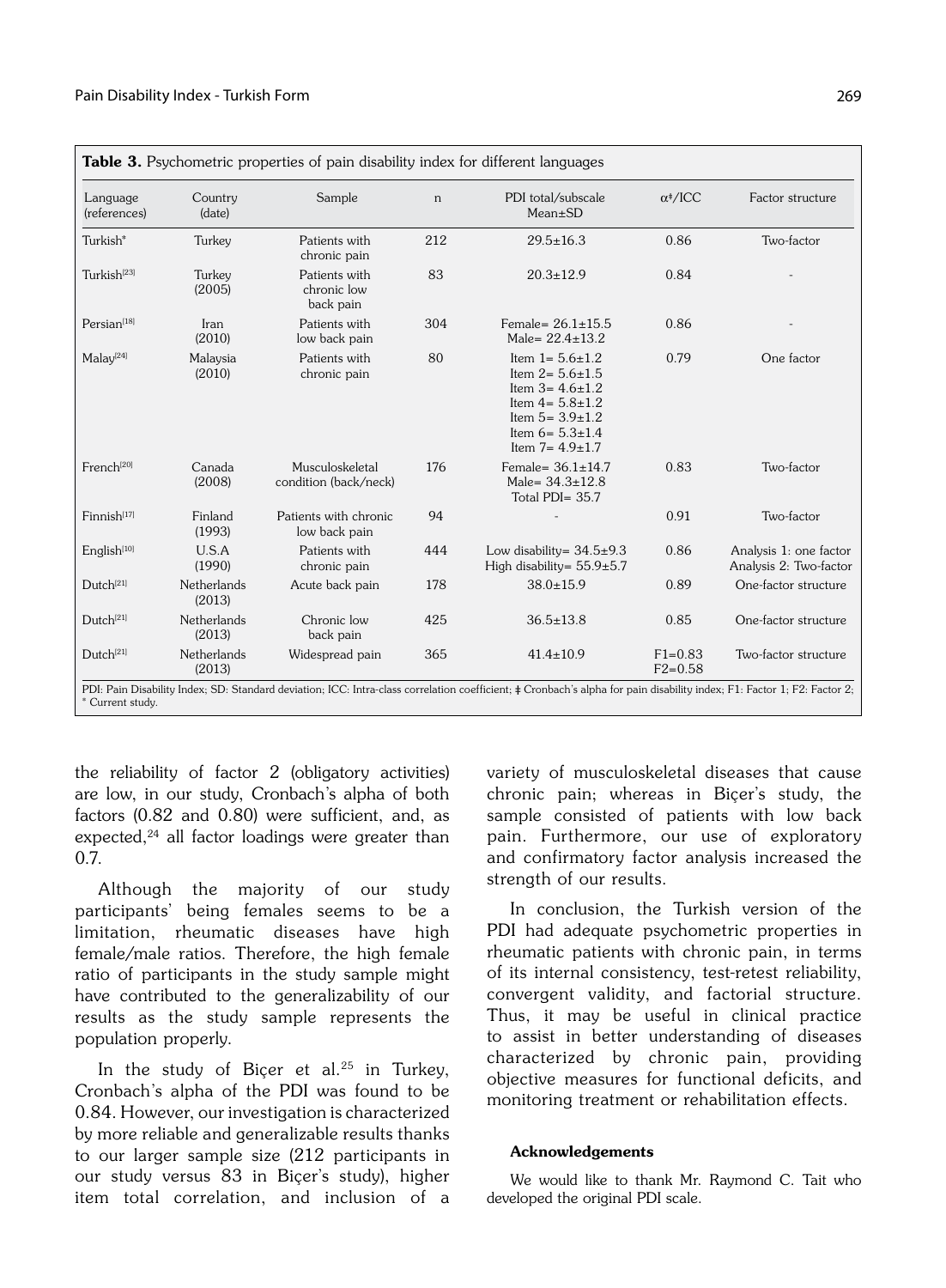#### Declaration of conflicting interests

The authors declared no conflicts of interest with respect to the authorship and/or publication of this article.

#### Funding

The authors received no financial support for the research and/or authorship of this article.

#### REFERENCES

- 1. Asghari A, Nicholas MK. Pain self-efficacy beliefs and pain behaviour. A prospective study. Pain 2001;94:85- 100.
- 2. McCracken LM, Zhao-O'Brien J. General psychological acceptance and chronic pain: there is more to accept than the pain itself. Eur J Pain 2010;14:170-5.
- 3. Torrance N, Elliott AM, Lee AJ, Smith BH. Severe chronic pain is associated with increased 10 year mortality. A cohort record linkage study. Eur J Pain 2010;14:380-6.
- 4. Raftery MN, Sarma K, Murphy AW, De la Harpe D, Normand C, McGuire BE. Chronic pain in the Republic of Ireland--community prevalence, psychosocial profile and predictors of pain-related disability: results from the Prevalence, Impact and Cost of Chronic Pain (PRIME) study, part 1. Pain 2011;152:1096-103.
- 5. Bedson J, Croft PR. The discordance between clinical and radiographic knee osteoarthritis: a systematic search and summary of the literature. BMC Musculoskelet Disord 2008;9:116.
- 6. Imamura M, Imamura ST, Kaziyama HH, Targino RA, Hsing WT, de Souza LP, et al. Impact of nervous system hyperalgesia on pain, disability, and quality of life in patients with knee osteoarthritis: a controlled analysis. Arthritis Rheum 2008;59:1424-31.
- 7. Mallen CD, Peat G, Thomas E, Dunn KM, Croft PR. Prognostic factors for musculoskeletal pain in primary care: a systematic review. Br J Gen Pract 2007;57:655-61.
- 8. Nahit ES, Pritchard CM, Cherry NM, Silman AJ, Macfarlane GJ. The influence of work related psychosocial factors and psychological distress on regional musculoskeletal pain: a study of newly employed workers. J Rheumatol 2001;28:1378-84.
- 9. Ustün TB, Chatterji S, Kostanjsek N, Rehm J, Kennedy C, Epping-Jordan J, et al. Developing the World Health Organization Disability Assessment Schedule 2.0. Bull World Health Organ 2010;88:815-23.
- 10. Tait RC, Chibnall JT, Krause S. The Pain Disability Index: psychometric properties. Pain 1990;40:171-82.
- 11. Pain terms: a list with definitions and notes on usage. Recommended by the IASP Subcommittee on Taxonomy. Pain 1979;6:249.
- 12. Guillemin F, Bombardier C, Beaton D. Cross-cultural

adaptation of health-related quality of life measures: literature review and proposed guidelines. J Clin Epidemiol 1993;46:1417-32.

- 13. Beaton DE, Bombardier C, Guillemin F, Ferraz MB. Guidelines for the process of cross-cultural adaptation of self-report measures. Spine (Phila Pa 1976) 2000;25:3186-91.
- 14. Huskisson EC. Measurement of pain. Lancet 1974;2:1127-31.
- 15. Stewart AL, Hays RD, Ware JE Jr. The MOS shortform general health survey. Reliability and validity in a patient population. Med Care 1988;26:724-35.
- 16. Kaplan İ. Yarı kırsal alanda bir sağlık ocağına başvuran hastalarda ruhsal bozuklukların yeti vitimi ile iliskisi. Türk Psikiyatri Dergisi 1995;6:169-79.
- 17. McHorney CA, Tarlov AR. Individual-patient monitoring in clinical practice: are available health status surveys adequate? Qual Life Res 1995;4:293- 307.
- 18. Tait RC, Pollard CA, Margolis RB, Duckro PN, Krause SJ. The Pain Disability Index: psychometric and validity data. Arch Phys Med Rehabil 1987;68:438- 41.
- 19. Grönblad M, Hupli M, Wennerstrand P, Järvinen E, Lukinmaa A, Kouri JP, et al. Intercorrelation and test-retest reliability of the Pain Disability Index (PDI) and the Oswestry Disability Questionnaire (ODQ) and their correlation with pain intensity in low back pain patients. Clin J Pain 1993;9:189-95.
- 20. Marbouti L, Jafari H, Noorizadeh-Dehkordi S, Behtash H. Pain-related disability measurement: the cultural adaptation and validation of "pain disability index (PDI)" and "pain disability questionnaire (PDQ)" among Iranian low back pain patients. Med J Islam Repub Iran. 2011;25:27-34.
- 21. Mohamad Ghazali M, Isa KAM, Nor Adilah Abdul W. Translation of the Pain Disability Index (PDI) to Malay with reliability evaluation and validation. International Conference on Science and Social Research (CSSR), 2010. p. 504-9.
- 22. Gauthier N Thibault P, Adams H, Sullivan MJ. Validation of a French-Canadian version of the Pain Disability Index. Pain Res Manag 2008;13:327-33.
- 23. Soer R, Köke AJ, Vroomen PC, Stegeman P, Smeets RJ, Coppes MH, et al. Extensive validation of the pain disability index in 3 groups of patients with musculoskeletal pain. Spine (Phila Pa 1976) 2013;38:562-8.
- 24. Chin WW. The partial least squares approach to structural equation modeling. Modern Methods for Business Research 1998;295:295-336.
- 25. Bicer A, Yazici A, Camdeviren H, Milcan A, Erdogan C. Assessment of pain and disability in patients with chronic low back pain: reliability and construct validity of the Turkish version of the Quebec Back Pain Disability Scale and Pain Disability Index. J Back Musculoskelet 2005;18:37-44.